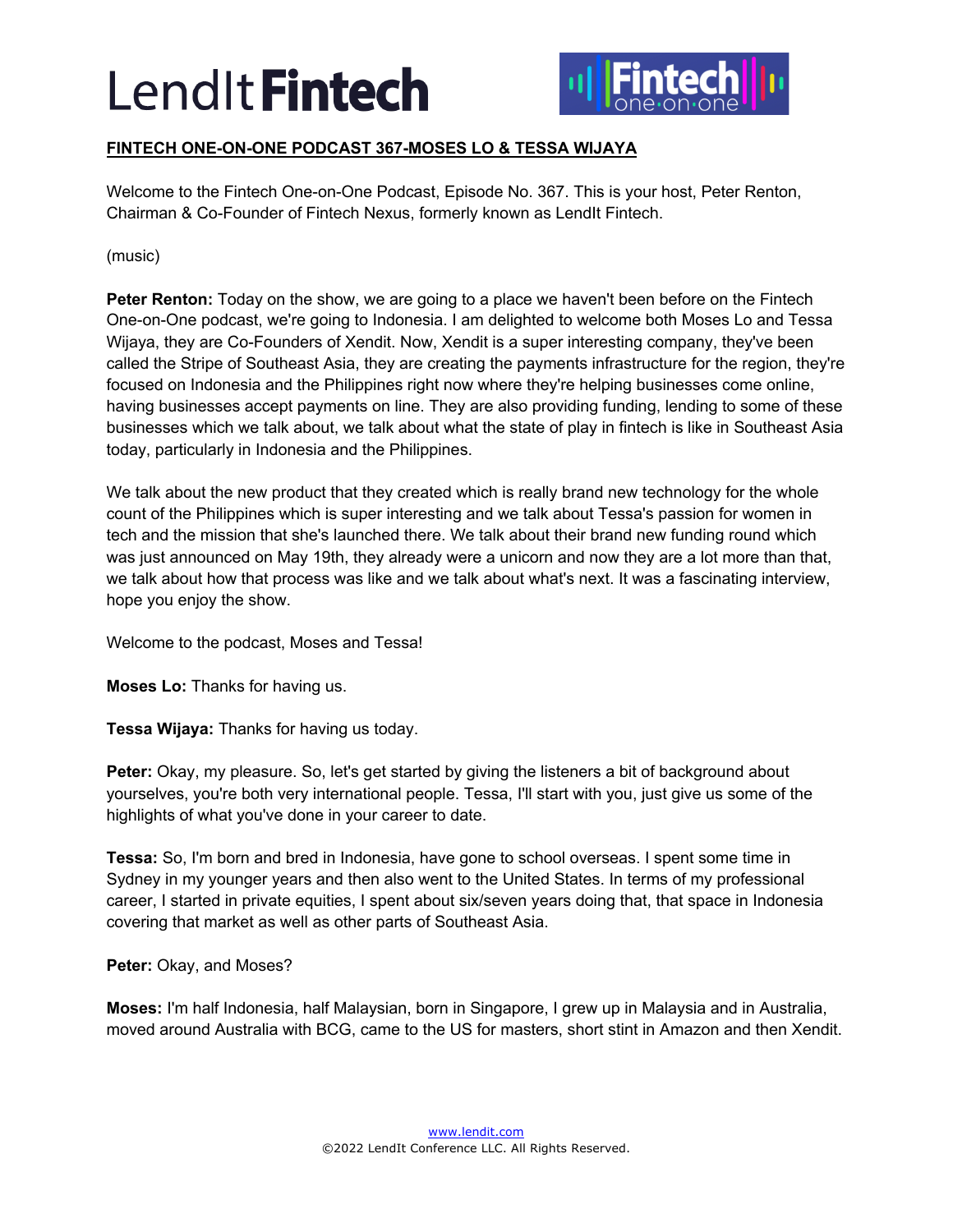

**Peter:** Okay. Well, it's good to have both of you with an Australian connection, I think that's fantastic. So, before we get into Xendit, I'd love to kind of get sort of how you learned about startups, your exposure to maybe the US startup scene, where did you kind of learn how to do this?

**Moses:** I grew up in a family of entrepreneurs, my grandfather, his first job was to pick up sticks from the mountains and sell it in the market, it wasn't a very luxurious occupation, but he managed to build his own business over time and sent nine kids overseas to study.

## **Peter**: Wow!

**Moses:** So, we always refer to that story that you can have better lives. For me, I always wanted to start my own business, I got to find that calling early on and so it's about coming to America. Maybe one story I'll tell is about how Silicon Valley kind of changes the mindset. When you grow up in Australia, came here and one of my professors who was a VC for 30 years, sat with him for 10 minutes and was trying to explain to him my business ideas. He's a very nice guy, but this is the way I remember it, I sat down with him and I said, I was talking about my ideas, he stopped me in 5 minutes into the conversation and he said, if your idea is not worth a billion dollars, don't talk to me about it.

And I just remembered that so well because initially it was a shock of, okay, you know, I haven't done a very good job here. As I left, I realized he expected me to walk in to discuss ideas that's why he took the meeting and therefore it was the first time someone believed I could come up with a billion dollar idea. And so, I actually took that away and the flip side of that in my mind shifted, it became okay, I may be young, I may be inexperienced, but I should be able to come up with billion dollar ideas. So, just a taste of what Silicon Valley did for us in terms of setting our minds up for startup life.

**Tessa:** Yeah. I guess, for me, I was in private equity for a while, I started looking into a lot of businesses, obviously in Indonesia and Southeast Asia, I got really inspired. There are so many entrepreneurs coming out of Southeast Asia, you know, a lot of times actually by necessity like Moses' grandfather.

I remember this one story of this lady her dad had built this plant for FMCG packaging and the way he did it and the way he started was he picked up cardboards to recycle out of landfills and he grew that business to amazing size so when I saw a lot of that I was inspired really to do that myself. Around the time when I was investing, the tech scene really started to liven up in Indonesia and that was when I thought hey, you know what, I want to do something cool, I want to start a business, but I'm like what is this new thing that's tech. I think tech is going to change the world and that was when we both met and we both, hopefully, are changing the world one payment at a time.

**Peter:** Okay. So, tell us the founding story then of Xendit, I mean, I'd love to kind of get how you came together and you know, what you are trying to achieve.

**Moses**: A lot of us met at Berkeley and formed a founding team and we started by doing that.We were fortunate to win a Bitcoin Hackathon Berkeley versus Stanford, out of that we got into YC with the remittance idea we pivoted. We pivoted from this Bitcoin remittance to first time Bitcoin which was cool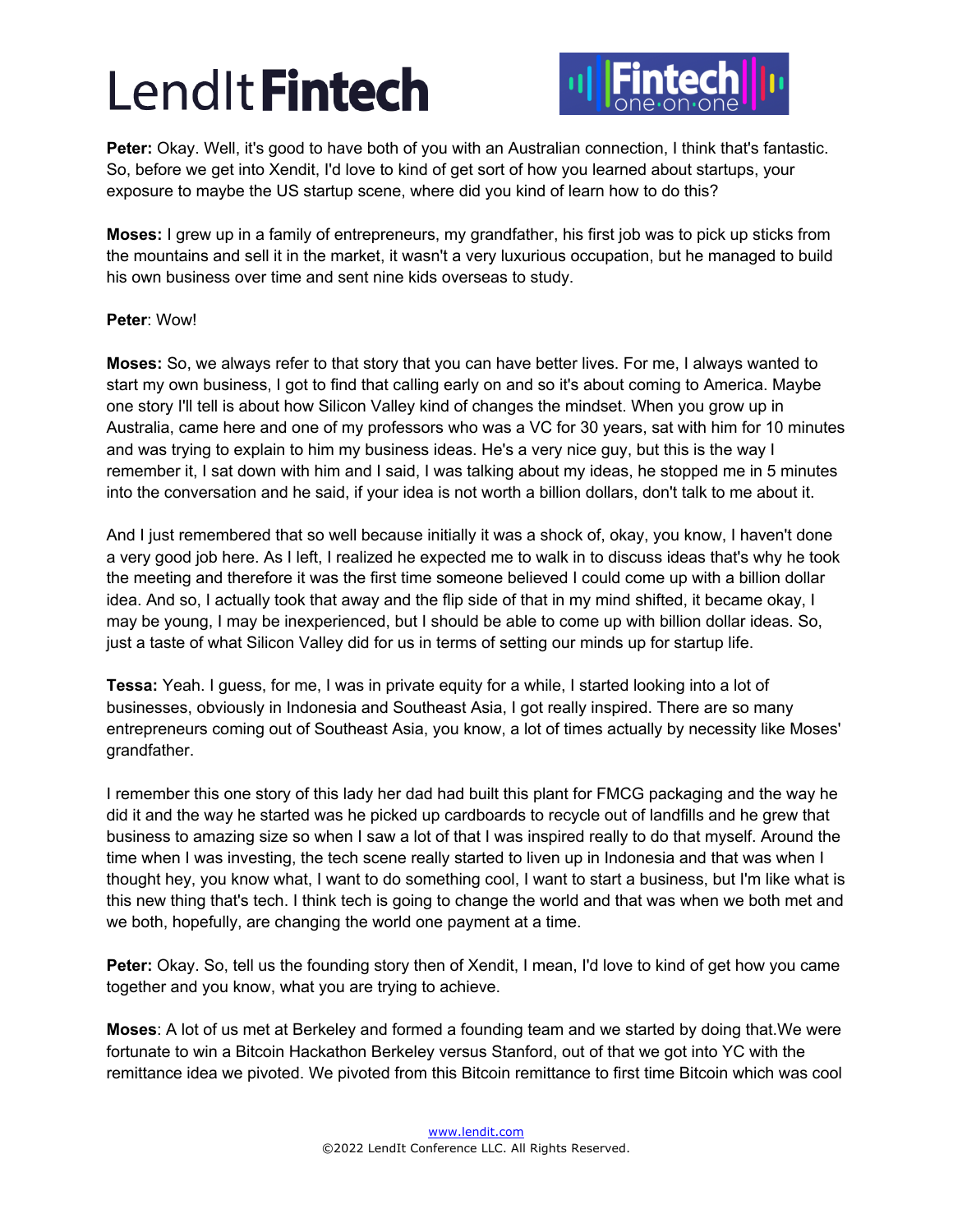

to then a Venmo business and then now what we do which is more like Stripe in Southeast Asia so that's a little bit of our journey.

**Tessa:** Yeah. And then Moses and I, I guess met a little bit after he came to Indonesia. Again, I was looking at a lot of different companies, I was also dabbling and starting my own business with a friend, a really small one, just selling batik clothes online on Instagram. At that time, it was extremely painful to accept payments and I was like, you know what, this is crazy, you know, we're going to be creating the world of tomorrow, we want to go digital, but we can't even do basic stuff like getting our customers to pay us money when we have a product for them.

We met through a friend, I guess it was work/love at first sight (laughter), I'm like, who is this guy who's like really serious about payments and I was like, yeah, I'm really bought in on the mission, let's get together, let's build something cool and then yeah, the rest is startup history.

**Peter:** Okay, that's great. So, Moses, you are not from Indonesia, I mean, Tessa obviously I get the sort of connection there, but why Indonesia for you?

**Moses:** It is two parts, I think there's a macro and a micro, I'll start with micro. I am half Indonesian, I have family also out in the....so it's about going home to Southeast Asia and building something and selfishly, I also love the food in the regions (laughter) so I eat it all the time so that's a bit of the micro, the macro is kind of the obvious stuff. I got 650 million people, four/five country, you've got 120% penetration in 50% of the population under the age of 30 so you have all these right macros for a rising tide that's going to raise all ships and so when we came in we said hey, what kind of business should we build. We thought hmm, let's build an infrastructure business so that the next generation of startups, the unicorns, the enterprises that want to go digital have the fundamental basic built on top.

**Peter:** So, tell us about the fintech space in Indonesia right now. I presume, when you started it really wasn't much of a fintech space, what's it like today?

**Tessa:** It's an extremely exciting and lively space. When we started out, you're right to point out, there was no one around really, the only kinds of startups that were in market were e-commerce startups. We really came at an amazing time when, you know, we call the likes of Moses sea turtles, I love that term from our investors, turtles, you know, they go back home after they've been discovering out at sea and it's fantastic because it's great for the region.

So, at that time a lot of people really started to come in, homegrown entrepreneurs as well creating all these types of fintech startup and other kinds of tech startup and what you have today in the fintech space is everything from payments, infrastructure like us, B2C payments, insurtech as well as, you know, lending. It's really an exciting time to be in Southeast Asia.

**Peter:** Right, right. So, I've heard you guys described as the Stripe of Indonesia, Stripe of Southeast Asia as well, actually, so maybe can you take me through the products, I mean, what do you guys do exactly?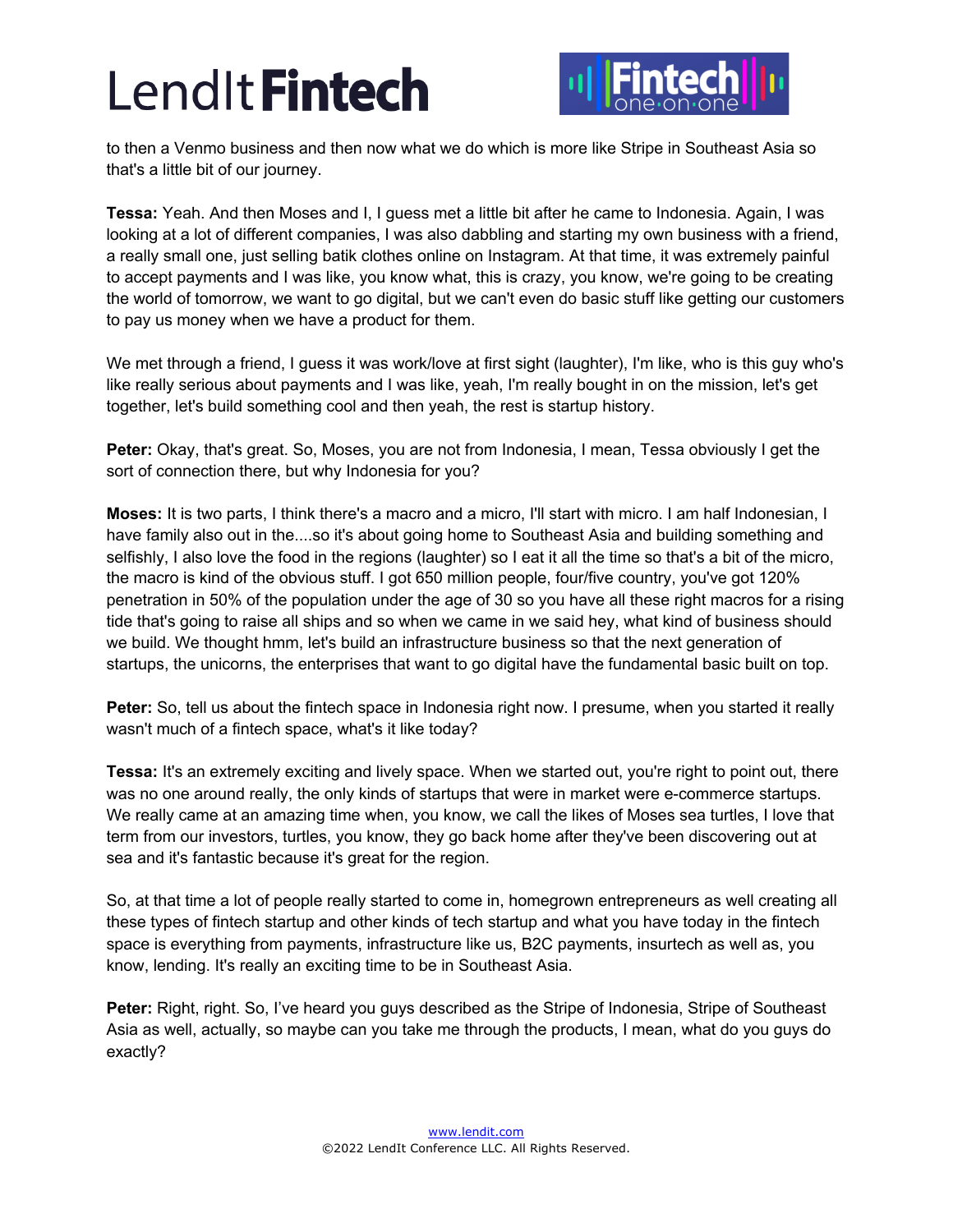

**Tessa:** As a startup in the fintech space, we do payment infrastructure and that's a really big buzz word, what does that mean? What it means is we have merchants to accept payments online as well as to send payments. Now, that's slightly different from Stripe, Stripe operates in a market that's really focused on credit cards. I want to just remind everybody that in Southeast Asia the concept of credit cards barely exist, the credit card penetration in Indonesia alone is only 3% so we are talking about payments, we're really focusing on decreasing friction, making payments easy in a space where you can't just have your credit card or input the card payment.

We also do a bunch of other stuff other than payments, for example, right now, one of our big core products is lending. We think there's a lot of room there to play because, you know it's really hard for merchants to be able to get working capital loans to grow their business and we do also a lot of back office automation stuff for merchants. So, basically, our dream is anything and everything that merchants need to be able to come online, to be able to transact digitally and operate digitally we're there for them.

**Pater:** What's the payments mechanism like in Indonesia, is it like Australia where like a lot of people pay just with a bank account when you're paying online or are there debit cards. I mean, what are the payment options today?

**Moses:** We have a few different options that thrive pretty well. One is, depending on kind of basket size so for us what we see is bank transfer is the most common payment method. A bit similar to Australia but it's a bit different in how it actually works behind the scenes, but bank transfer being the most common. We then have cash, cash on delivery, cash over the counter especially in the Philippines where it's really big, we also see e-wallets rising especially for the smaller transaction items like a mobile phone top up for small batches, you'll see e-wallets being used, but these are the three big payment methods. Credit cards we use when you travel overseas, when you're buying tickets, hotels online, but the first three are what you see most commonly.

**Peter:** Okay. So, how do you handle cash and what are you doing that is enabling that to be done online?

**Moses:** The use of flow is imagine you buy something from Amazon.com equivalent, you actually say, okay, you have to pay \$10 for this item, you actually walk into like a 7/Eleven or a convenience store, but first off is a pharmacy and you hand over your \$10 with a little ticket with your barcode on it or your transaction ID number, you'll pay for that and that'll be recorded online. So, as soon as the money becomes digital, I cash this over the counter, we handle that and deal with the merchant, reconcile all these things so that's for money in.

Money out, very similar, is think about someone sending her money from the US to the Philippines, the recipient can go to Western Union, post office or a convenience store again, give the unique code, some ID, they get the money out. So, that's how we're onboarding and off-boarding cash.

**Peter:** Interesting.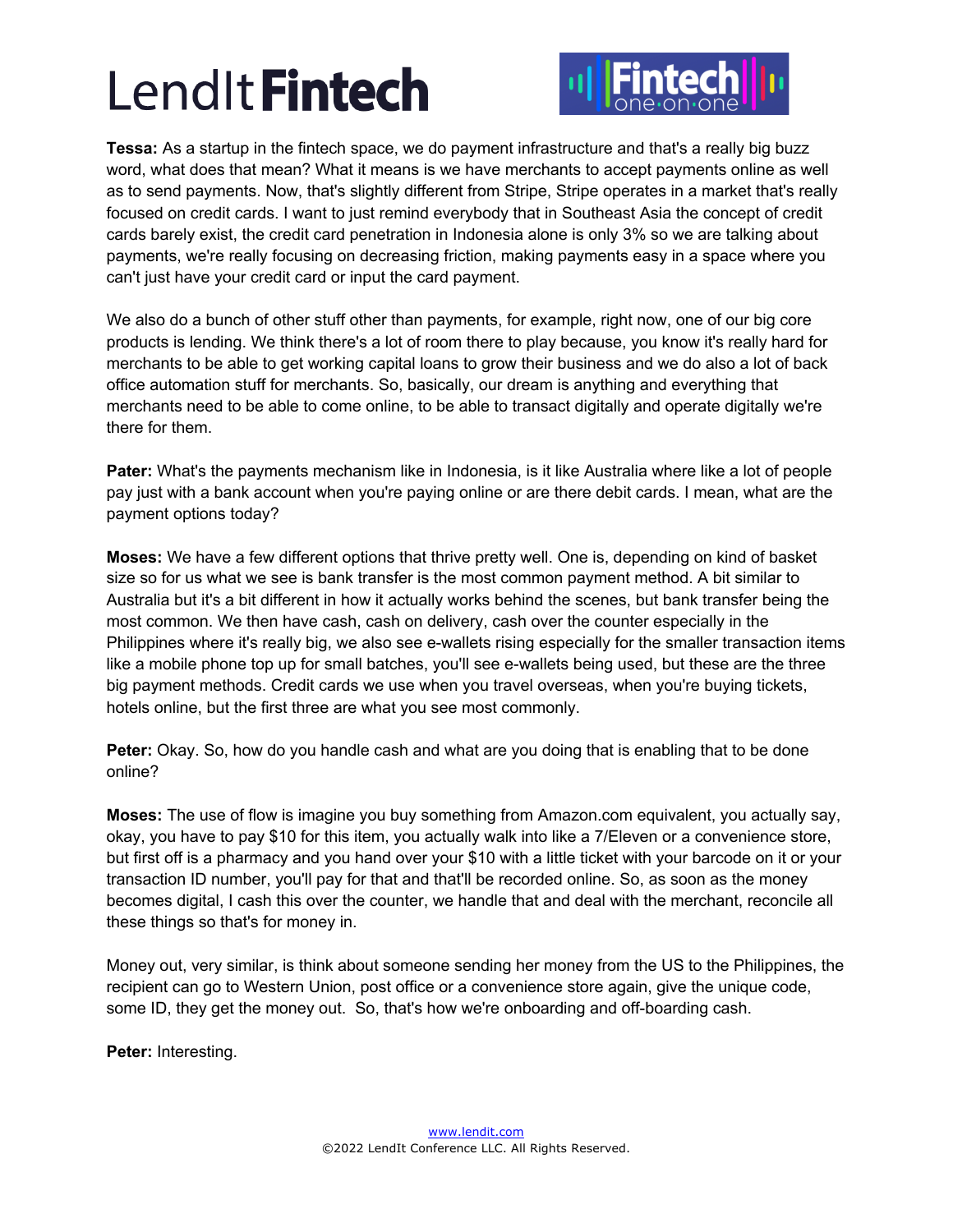

**Tessa:** It might seem a little bit mind blowing, I know, for people who are not in the region, you're like, how can you be shopping in the likes of Amazon or Facebook when you can't make payment, but this happens when you're, you know, living in a place where there's a really high phone penetration rate. A lot of people are online and they can go to Instagram, go to Facebook, social media, chat on WhatsApp, but a lot of them don't have access to bank accounts. This is why we need to be able to accept payments through places like 7/Eleven or even cash on delivery because these folks they can browse through your goods, but they're going to be like, how do I give this money to a merchants that's like 200 kilometers away who's selling to me through Instagram.

**Peter:** What's the reason for the low penetration of bank accounts, is there a distrust of banks or is it just...people just do things in cash, I mean, what is the reason there?

**Tessa:** I mean, there are a few things in play and all startups most probably have some ideas as well or some thoughts. You know, when you're coming from a place where there are about what, 25,000 islands in Southeast Asia.....

## **Peter:** Right.

**Tessa:** ......sometimes you can't even go to a local regulator and get an ID card, you know, KYC is not centralized, it will be really difficult for a bank to see if you're a legitimate customer or not. Another thing would be the fact that a lot of people in Asia are just not earning enough to be opening a bank account. If what you get is \$10 a day, do you really want to go and find a bank that's maybe 10 kilometers away that you have to walk through or go by motorbike and put in this \$10 when you're probably going to use up all that money in the same day. So, I think there's a lot of that at play which is why people are still majority transacting in cash.

## **Peter:** Interesting.

**Moses:** You know, I think when I was living in the US, looking back, I was shocked why people don't use bank accounts. When I went home I started talking to people the reality was, why do I need one, it doesn't provide me any value, I can access everything I want using cash, it's too far away, they don't have ID systems, they cost money to maintain unlike maybe the US or Australia, unless you have a certain balance it's not free. So, it costs you money to have a bank account that doesn't provide you any utility so I just think the traditional financial services haven't provided the utility that folks want from a bank account.

**Peter:** Interesting, interesting, okay. So, with your payments product can you maybe tell us like who you're working with. I imagine it's big corporations, right, give us some sense of who are the customers for the payments infrastructure?

**Moses**: We serve customers from global enterprises to regional tech companies to local startups. I'll give you some examples, on the global names like UNICEF and WWF to some regional names like Garuda Airlines or Travel Locate, kind of the biggest OTAs in the market, e-commerce like Lazada,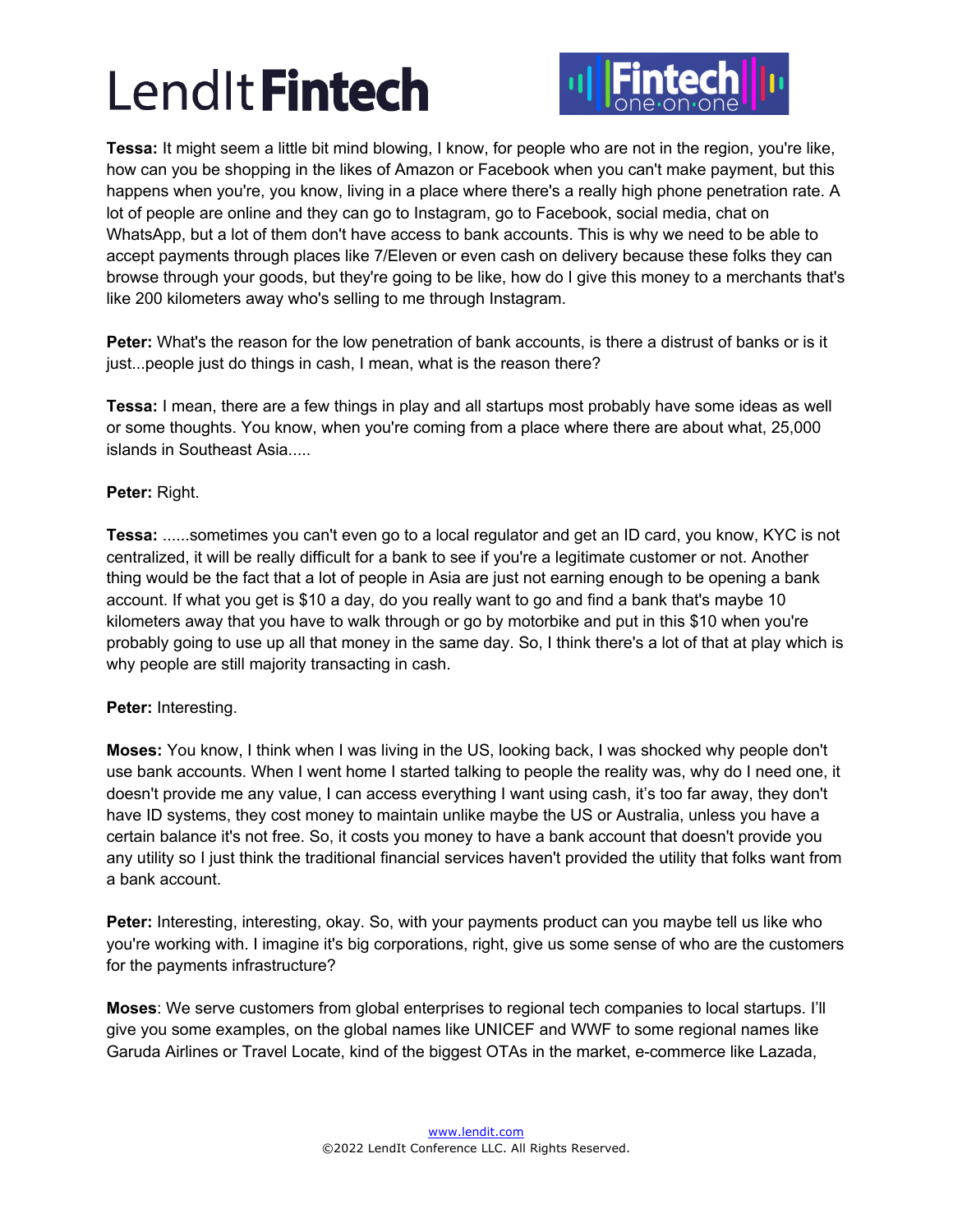

Grab (ride sharing company) and then we're also really proud of the local startups and SMEs that we serve.

One of my favorite example is we help Cake Shop that's in Instagram in Jakarta, they switch payments to us, they get a lot of payment from overseas so a lot of Australians actually and Japanese are buying their cakes and within a month are switching to us because we're much better at international credit cards thank anyone else in countries, the revenue has grown 90%. So, whether you're a massive company like Travel Locate looking to accept a credit card from Lithuania or a local small business just starting out we can make material impact on completion and conversion rates.

**Peter:** Got you, got you, interesting. So then, I want to go back to ...you mentioned lending before, can you sort of talk a little bit about that business because you're really a business-to-business type operation, what are you doing on the lending side specifically?

**Tessa:** When you think about it, a lot of our merchants are accepting payments through our platform so we already have a lot of information about merchants, about how their business is going. For a lot of these merchants, especially the smaller ones like the Cake Shop, they may not have enough track record to be able to go to a bank and say hey, I need a loan to be able to grow my business. There are a lot of merchants out there who are legitimate, who should be able to get these loans, but probably traditional lenders will not be providing these for them.

So, what we do is we said to these merchants alright, we have a lot of your information, we think you're an amazing business, let us give you this capital for growth, you can today transact through our platform and we can deduct the payments from there. So, I think it makes a lot of sense for us to be providing this working capital loans to the merchants that we are already servicing.

**Moses:** The macro here is that you've got to …at least in Indonesia, a nation where you've got the debt to GDP ratio one quarter, one third of a more developed country like Malaysia which is culturally very similar. There were really big credit gaps whereas someone like the US you have this negative selection problem. People with good credit can get a loan, in our market even if you have great credit you can't get a loan.

We zoom into the macro and try to understand why, as I mentioned, the national ID system doesn't exist, the banks will require property as collateral, not everyone has property, banks will require profitability in your business, banks will require you must exist for at least three years. You might be a venture startup backed by Accel Partners or YC with \$100 Million in the bank, but you can't get a loan so this is the kind of gap that we can bridge because we see the payments flow and the like so it's much easier for us to underwrite and much safer on a risk adjusted returns basis for us to underwrite because we see the payments.

**Tessa:** I have one really great story actually about lending that I'd love to share today about our lending product.

**Peter:** Sure.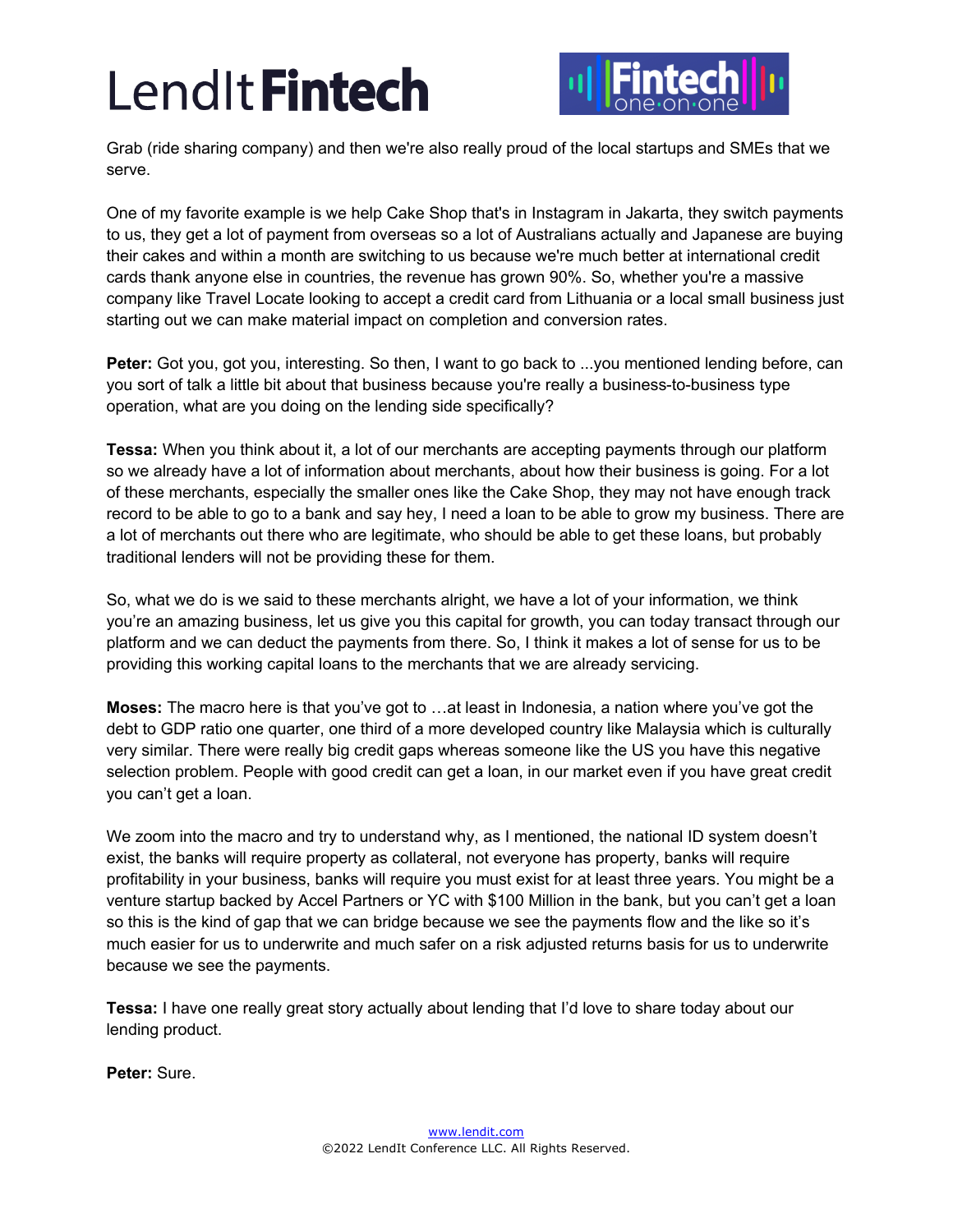

**Tessa:** So, we lend to another startup in Indonesia and what they do is they have an app for truck drivers and this is really an amazing story because what's happening is this. It's the truck drivers that need working capital while they're waiting to get paid for the services they provide through the app. So, what we do is we funnel the loan to the app, the app actually underwrites the loan to support the truck drivers and in that way we're really able really to make an impact and these guys who are, you know, just doing trips all day need the money probably today to be able to, you know, feed their children. We're able to give that to them while they're waiting for a payment to settle to them. It's extremely, extremely exciting and yeah, it makes a huge difference in the livelihood for a lot of us in Indonesia.

Peter: Yeah, I could see that's a great story, thanks for sharing. So, you started in Indonesia, but you recently expanded to the Philippines, how hard was that? Are the countries very, very different or are they similar, what was that process like?

**Moses:** There's a saying in Southeast Asia, same, same but different, so I think similar, but quite unique. When I came back to Southeast Asia, there's probably a few layers of complexity compared to the US so we have product sales marketing, you have to do that well. In Southeast Asia, I think we actually start with two (inaudible), one is regulators and the second is business dynamics, how the country works and then you worry about product sales marketing.

So, I think when we looked at the Philippines, we looked through that lens, we said okay, Southeast Asia, regulators are really important so we try to understand, build relationships with them and understand what do you want for the country, what's your goals, what's your desires then we understand business dynamics. Who are the families that run it, who are the big conglomerates, how can we grow the pie rather than take the pie from someone else and so history is we built new things that don't exist because we're inventing new industries. There was this time we said okay, no more sales product marketing you have to do so we said, what are the problems that people face that haven't been dealt with before.

What we found was Grab, a customer from before, folks that we know well said, hey, we would like direct debit which in the US is ACH pull so we worked with the banks, got the okay from the regulators, worked with some big families, built direct debit, never existed before and built this new product and it's been our fastest growing product in the market for quite some time. Two years later, we're number one in country in terms of the payments that we do and so it's the story of how do we actually do all these bits of complexity well. So, the matter being, to go back to your question, similar in that these complexities exist, different in how you execute in each one, but coming from the region, I think we know how to execute that better than most.

**Peter:** That's really interesting. So, you basically created a brand new product, a brand new technology even for the country, the Philippines, that's quite amazing. So, can you tell us a little bit about the scale you guys are at maybe in Indonesia and also in the Philippines? Got any metrics you can share?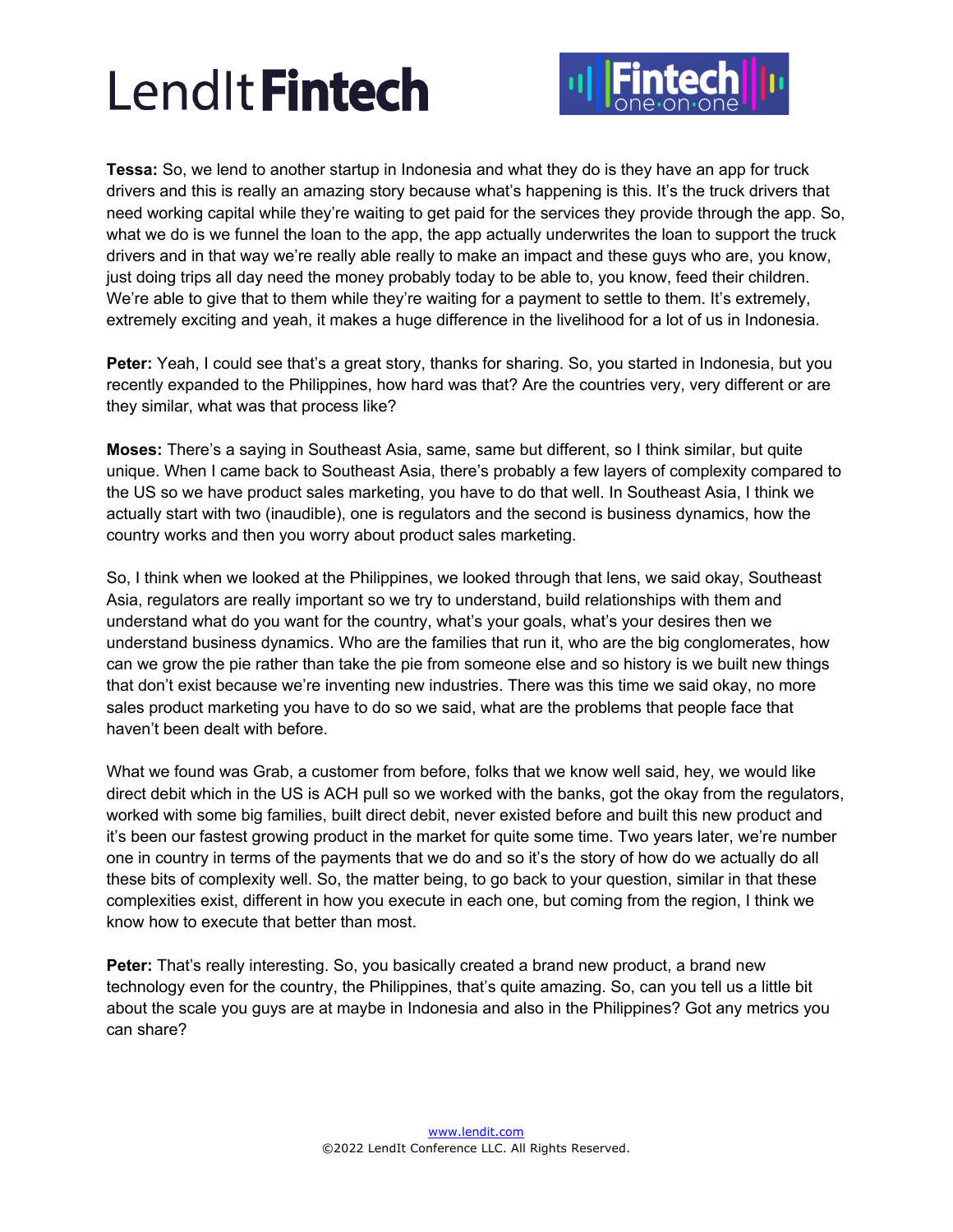

**Moses:** We're doing about \$15 Billion total payments volume annually, that's kind of grown double since last year.

**Peter:** That's \$15 Billion US dollars equivalent, right?

**Moses:** Yes. And then we're doing about 20 million transactions which is about triple what we were last year.

**Peter:** Okay. Is that sort of total between the Philippines and Indonesia?

**Moses:** Yes. That's between Indonesia and the Philippines, the Philippines is a bit smaller, but growing faster, Indonesia is bigger, still growing.

**Peter:** Right, right. So, I was also reading, doing my research for this podcast that you bought a minority stake in a traditional bank recently. So, tell us a little bit about what your thinking is there.

**Tessa:** When we think about the relationship between fintech and banks in the market, we're not here to get rid of banks or destroy banks. As you've heard from us, a lot of transactions are still occurring from bank transfers so it's a no-brainer for startups to work with banks and also should invest in a bank. What we want to do here is to be able to develop even more products to do what banking infrastructure things like Bank Account-as-a-Service. Traditional banks may have that underlying bank account, we know other startups, we can build the right products, the right kinds of APIs for them and that's why we've invested in a bank in Indonesia.

**Peter**: Right, right, because, you know, when you were talking about that story earlier, I was thinking about Nubank in Brazil. The banking system there was really not serving the majority of the population and they've just grown, I mean, their latest earnings I think was 59 million accounts they have now in a country of 200 plus million, it seems to me the opportunity is …would you agree the opportunity is similar in Southeast Asia?

**Tessa:** If you think about it, look, most banks in Indonesia don't even have a mobile app yet.

**Peter:** That's amazing.

**Tessa:** Only the big banks have this so can you imagine, you're wanting to interact with customers who may have more than one mobile phones on their hands, but sometimes to be able to access their bank account they have to go okay, let me find a laptop, let me find the nearest ATM with my Google Map, right, I'm already on my phone. So, a lot of banks are having these problems where they don't understand how to serve a modern customer in the market and this is why we're here, we can connect the bank to modern technology to be able to provide to other merchants products and services that are created for the world of today, the world of tomorrow.

**Moses:** And I think our view is that banking traditionally has been relationship of bank directly. Over time, I think we see the same here like in the US and in other markets, people want embedded finance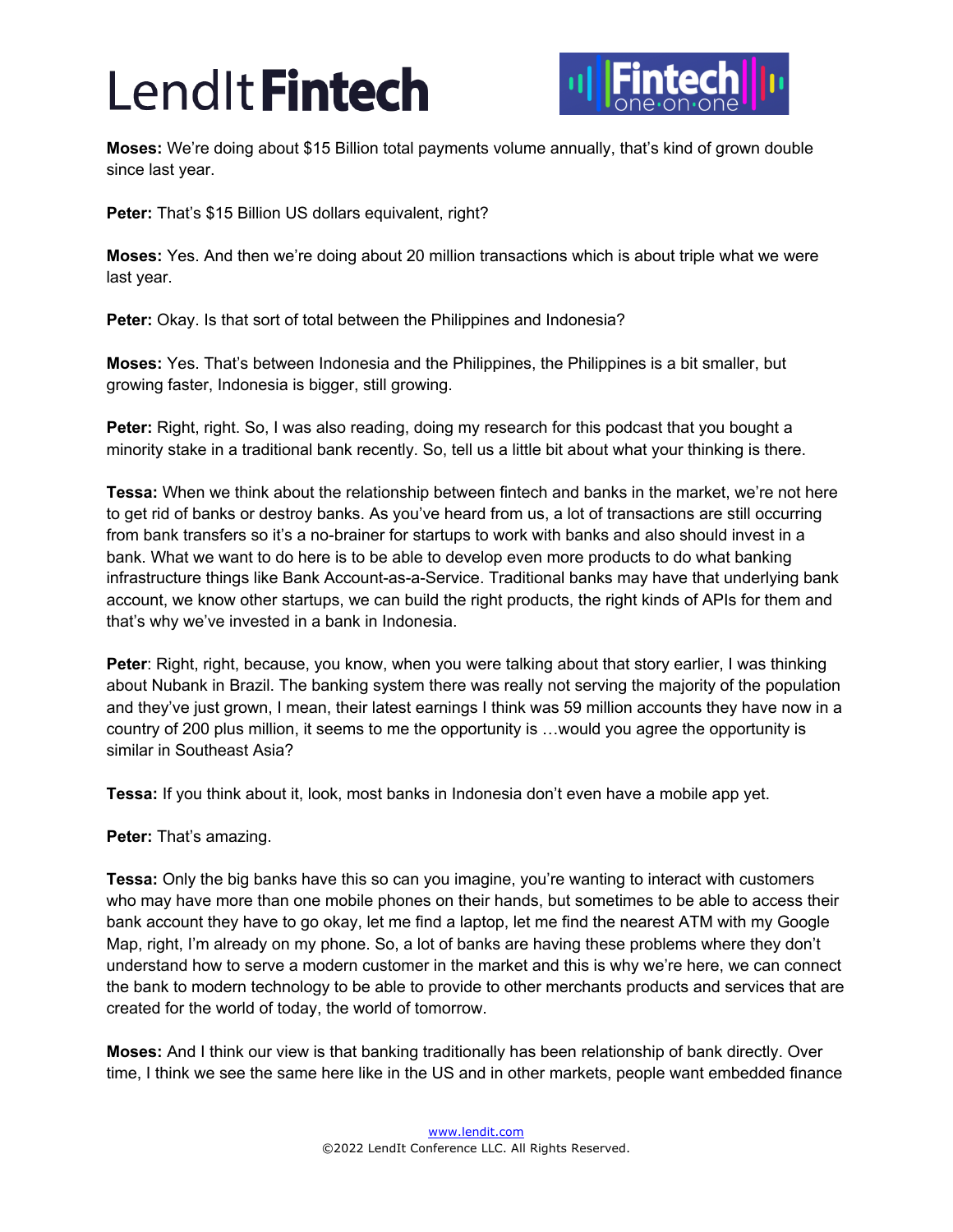

so people are throwing banking-esque products into their platforms and that's why some are customized because if you're a bank, you want to be part of this new world, we can help you get access into embedded finance and just have the ability to store funds wherever customers are.

**Peter:** Yeah. It seems like that's a huge opportunity just because……particularly when you say the population is more than 100% penetration with phones. Is that smart phones as well like I think now Android is the primary phone, right, in Indonesia?

**Moses:** The stats we have is like 70/80%, but it's growing double digit every single year. I suspect at this point it's vast majority smart phones, everyone seems to have one. In Indonesia, there's just this interesting fact that people have multiple phones.

**Peter:** Right, right, (laughs) see that in China too when you go there, a lot of people carry multiple phones. So, Tessa, I noticed that you are also really active in the Women in Tech initiative, can you tell us about what you're doing there?

**Tessa:** As a woman in fintech myself, I'm extremely passionate about supporting other women to be able to get into the space. What I'm noticing is a lot of young people are eager, a lot of young women are eager, they probably have a little bit more barrier to be able to enter the tech space, either they haven't been able to study this in school or they don't even know how to begin. What I'm developing is a Women in Tech movement in Indonesia, we're working with other people as well, other organizations like Technovation Challenge so we help out, for example, to coach high school students to be able to build apps on a mobile phone and teach them how to develop products and find product market fit.

I'm extremely passionate about this and I'm really proud that, for example, at Xendit we over index in hiring women, about 50% of our leadership are women, I think we're really excited about that and there are a lot of young people, a lot of young women who've joined to be bragging, but to be a first female co-founder in Indonesia who's been able to drive a company to be a unicorn status, breaking bamboo ceilings, so to speak, but, you know I say to people all the time, this should be the beginning. I should not be, you know, that person at the top, but I should be opening up the gateway for other women to be even better.

**Peter:** So, are young women interested in entering the tech space or even the fintech space in Indonesia?

**Tessa:** Oh, definitely. I mean, if you look at Xendit alone, actually in my direct team most of them are extremely, extremely eager, talented, intelligent young women. I think there's no lacking in young women wanting to be in tech, now there are so many opportunities in market that they can apply to every tech company and be able to get that opportunity. It's more, I think the issue is as with in a lot of other markets, how do you retain them in the workspace, right. When they're younger I think a lot of women want to remain in the workforce, but as they have families, have children how do we encourage them to stay at work, sometimes it can get a little bit harder.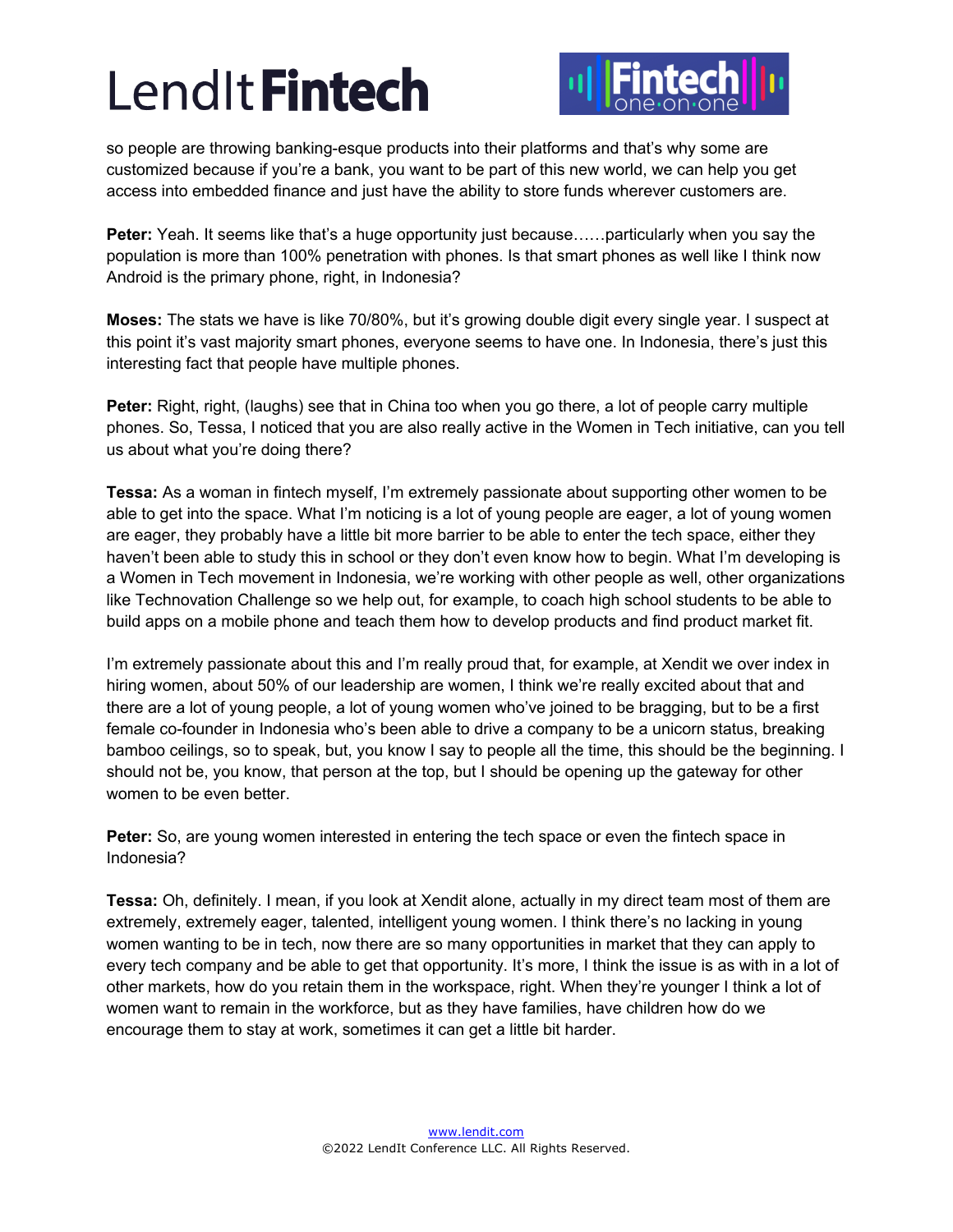

So, Xendit has, for example, a lot of policies in order to support them to stay with us, we have some programs to be able to help them educate their children. Obviously, we've been at home through COVID so a little bit more difficult, but even through that we have programs like we'll send families food so they don't have to cook for their families and can stay in the workforce. I think it will require a lot of companies to be able to help women stay in the workforce and I'm extremely, extremely proud that Xendit over indexes in that part.

**Peter**: Right, right. So, you mentioned that guys are unicorn, that came out last year with your Series C and you got some Blue Ribbon investors like Tiger Global and Accel, but we're recording this on May 18th and I know you have an announcement on May 19th, this is not going to come out until May 31st. So, when people listen to this it will be in the past, but tell us about the Series D funding round that you guys had just put together.

**Moses**: We're announcing a raise \$300 Million, Coatue and Insight came in this time, another set of Blue Ribbon investors, if I may borrow your words, then seeing a company that's best-in-class, best-inmarket and who they thought could be kind of great leaders.

**Peter:** Interesting, okay. So, what were those conversations like, you already got some of the other names I mentioned that are really well known and have backed dozens, hundreds even, of fintech companies. So, do they understand Indonesia, just tell us about what the education was like going to these companies.

**Moses:** 2015, when I first fundraised, I remember talking to folks in Silicon Valley and someone asked if Indonesia was in Bali (Peter laughs) and I was like, yes, if that will get me the meeting then I'll educate you later. Come 2021, that's a vastly different macro environment and vastly different situation, I think we were one of the first Indonesian companies into YC within the first five Southeast Asian companies into YC so really opening the door and now these dozens of companies, every batch from Southeast Asia.

So, if you've got some insight there, you have some smartest investors in the world, so they have done their due diligence long before we actually spoke to them about the round, we've built a relationship with them so they had these guys come in with decks upon decks of data about why they think you're the category leader and then it's very fast for them to move. For us the way I care about investors is chemistry and kind of value add before they come into the round.

So, on the chemistry side I really care about integrity so watching them how they act and what they do what they say they're going to do. And then on the value add side, they were able to give us guidance and introduce us to folks who can say where you are now to where we want to go let's say in a public market situation is how you get there. And so, best-in-class investors and some best-in-class companies I think makes for the recipe.

**Peter:** Sure thing. I mean, I feel like for some of the things you're saying there, I can see how they would be jumping at that. So then, as we wrap, maybe I'd like to hear from each of you what are you working on that's exciting, I mean, what's next for Xendit.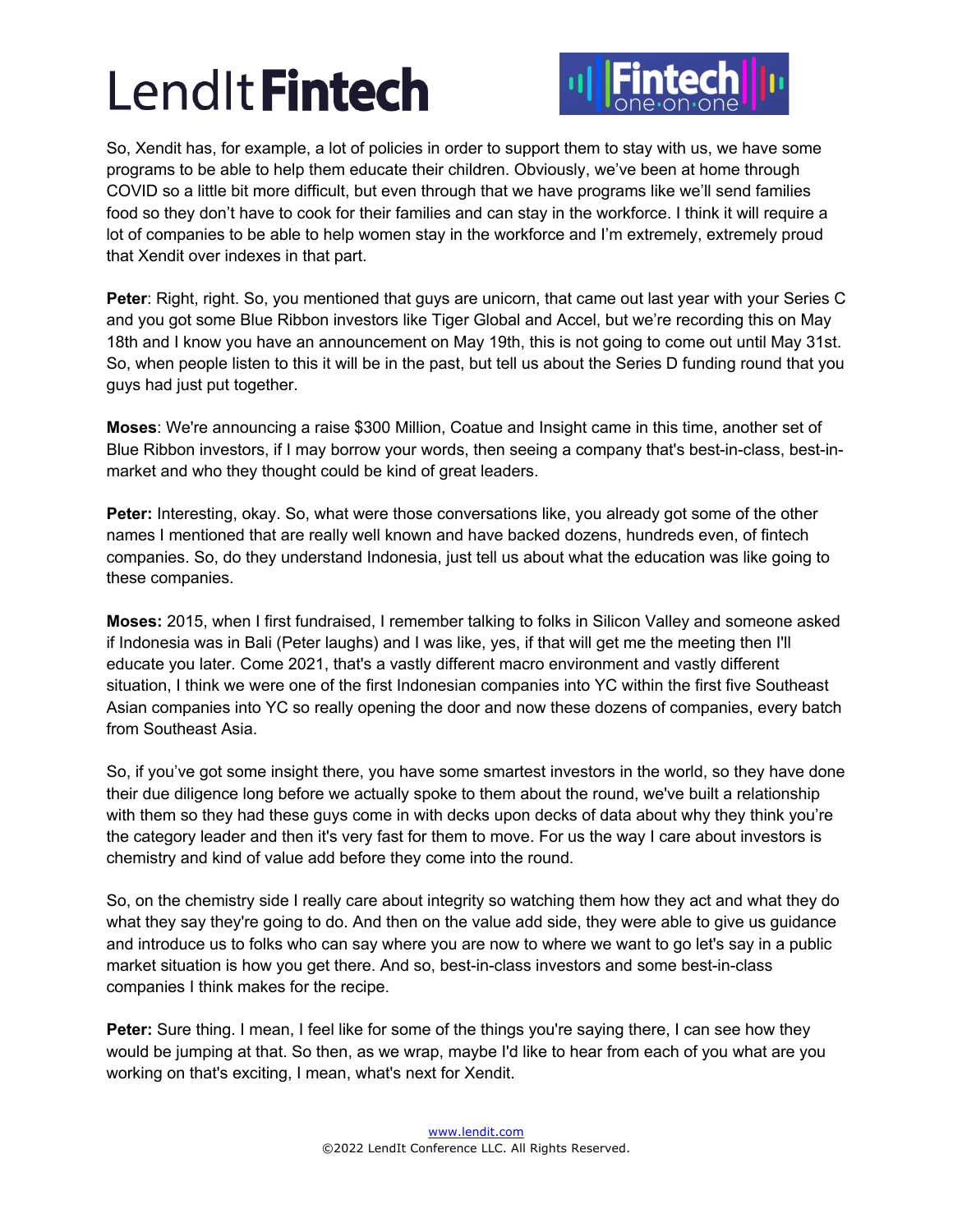

**Tessa:** For us, there are three things that are really exciting that we want to do, especially after this funding round. One part is to continue to regionalize the company, we've had a lot of success in the Philippines, we're really excited about our ability to be able to provide best-in-class products and market, we think we can bring the same to other countries in Southeast Asia and really make that change in payments to be more seamless and simple.

The second part is we want to do a lot more lending as well, you know, we've told you the story about the truck drivers, we really want to be able to make more impact to even more merchants, big or small in market, so they can have access to some capital to be able to expand on their business as well.

The third part is tapping into the world of the SME market. As I said before, I started out having a business on the side selling clothes, there are so many, many more of us like that in Indonesia, the Philippines and Southeast Asia where they're doing their business from home, they're a one-man show. How can we help them come online, how can we help them find more customers and accept more payments and increase their revenue. Those are the three things we're really excited about.

**Peter:** Moses, last word.

**Moses:** Yeah. I think about it this way and put a different lens on it. You've got a macro environment where big companies are trying to find (inaudible), we're losing subscribers, we're losing business, what do we do now. I say, come out to Southeast Asia, we've got 650 million people ready to buy things that want to go spend, we've got a rising middle class, we have the fastest GDP growth countries in the world and most people can see the opportunity. It is a close-in window, I think when you look at the history of Silicon Valley and other places, close-in window companies that exist now or build now will define the next 20/30 years. And so, Xendit can actually help you get to market so that's what's exciting for us as we can say, hey, we can open the market for you that was inaccessible before, come work with us.

**Peter:** Okay. We'll have to leave it there, really I can see how it's such an exciting opportunity. Moses and Tessa, it was great to chat with you both, thanks for coming on the show today.

**Moses:** Thanks so much for having us.

**Tessa:** Thanks so much.

**Peter:** I was really struck in this interview at the opportunity in Southeast Asia and it really reminds me, and I did touch on it, the opportunity in Latin America where you have hundreds of millions of people that are poorly served by the banking system, but have access to smart phone technology and that, I think, is a recipe for a fast fintech innovation and that's what Xendit is really helping to bring about. So, I could really see some large fintech businesses being created in this region. I think they're going to be bringing hundreds of millions of people into the financial system for the first time, super important work and I think it's going to make a real difference to these economies.